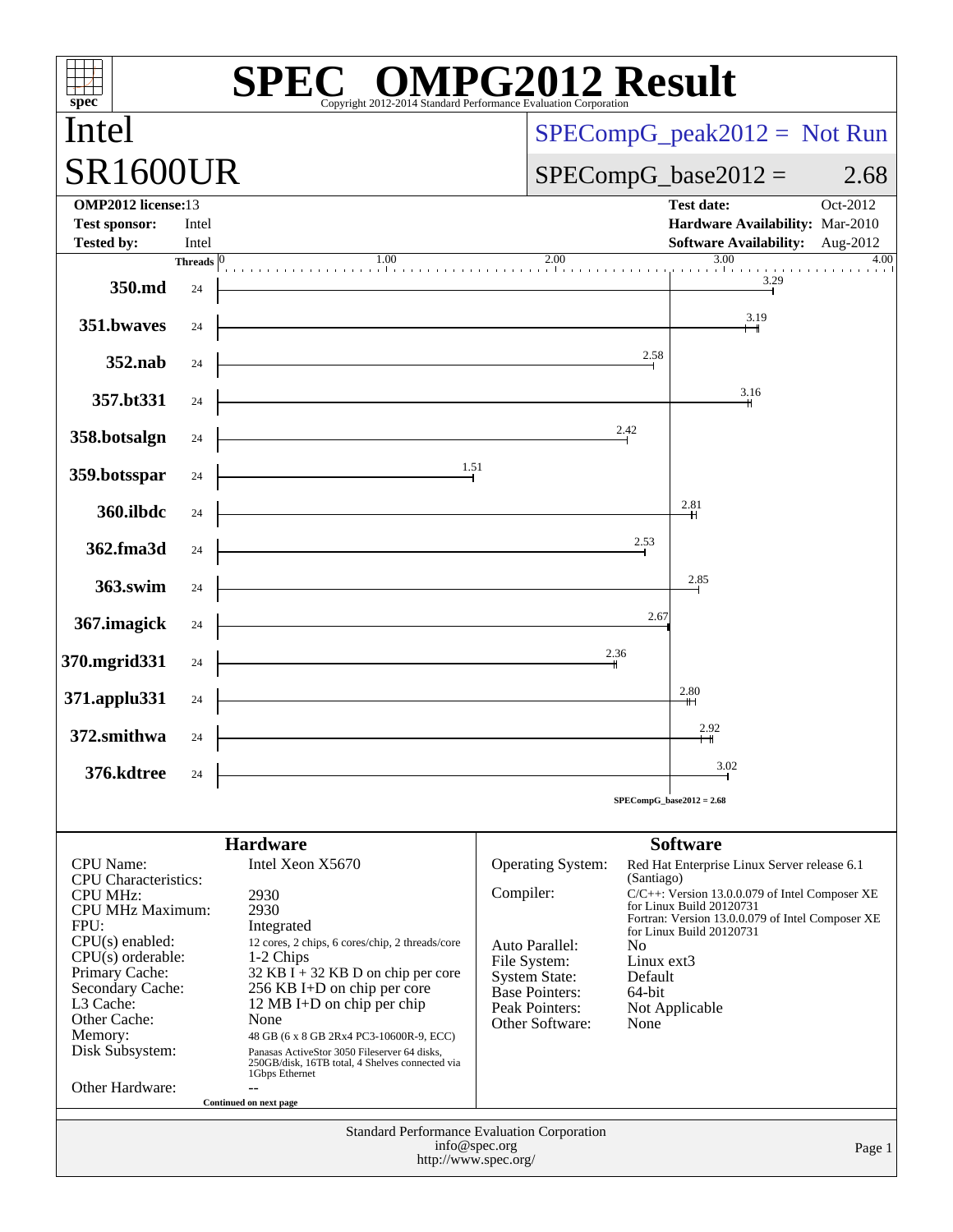# **[SPEC OMPG2012 Result](http://www.spec.org/auto/omp2012/Docs/result-fields.html#SPECOMPG2012Result)**

## Intel SR1600UR

[SPECompG\\_peak2012 =](http://www.spec.org/auto/omp2012/Docs/result-fields.html#SPECompGpeak2012) Not Run

 $SPECompG_base2012 = 2.68$  $SPECompG_base2012 = 2.68$ 

**[OMP2012 license:](http://www.spec.org/auto/omp2012/Docs/result-fields.html#OMP2012license)**13 **[Test date:](http://www.spec.org/auto/omp2012/Docs/result-fields.html#Testdate)** Oct-2012 **[Test sponsor:](http://www.spec.org/auto/omp2012/Docs/result-fields.html#Testsponsor)** Intel **[Hardware Availability:](http://www.spec.org/auto/omp2012/Docs/result-fields.html#HardwareAvailability)** Mar-2010

**[Tested by:](http://www.spec.org/auto/omp2012/Docs/result-fields.html#Testedby)** Intel **[Software Availability:](http://www.spec.org/auto/omp2012/Docs/result-fields.html#SoftwareAvailability)** Aug-2012

[Base Threads Run:](http://www.spec.org/auto/omp2012/Docs/result-fields.html#BaseThreadsRun) 24 [Minimum Peak Threads:](http://www.spec.org/auto/omp2012/Docs/result-fields.html#MinimumPeakThreads) --<br>Maximum Peak Threads: --

[Maximum Peak Threads:](http://www.spec.org/auto/omp2012/Docs/result-fields.html#MaximumPeakThreads)

|                  | <b>Base</b>            |                                                                                                                                                                                                                                                                                                                                                                                                                                                                   |       |         |       |                                        |                       |  | <b>Peak</b>            |              |                                                                                                                                               |              |                |              |  |
|------------------|------------------------|-------------------------------------------------------------------------------------------------------------------------------------------------------------------------------------------------------------------------------------------------------------------------------------------------------------------------------------------------------------------------------------------------------------------------------------------------------------------|-------|---------|-------|----------------------------------------|-----------------------|--|------------------------|--------------|-----------------------------------------------------------------------------------------------------------------------------------------------|--------------|----------------|--------------|--|
| <b>Benchmark</b> | <b>Threads</b> Seconds |                                                                                                                                                                                                                                                                                                                                                                                                                                                                   | Ratio | Seconds | Ratio | <b>Seconds</b>                         | <b>Ratio</b>          |  | <b>Threads Seconds</b> | <b>Ratio</b> | <b>Seconds</b>                                                                                                                                | <b>Ratio</b> | <b>Seconds</b> | <b>Ratio</b> |  |
| 350.md           | 24                     | 1409                                                                                                                                                                                                                                                                                                                                                                                                                                                              | 3.29  | 1406    | 3.29  | 1406                                   | 3.29                  |  |                        |              |                                                                                                                                               |              |                |              |  |
| 351.bwayes       | 24                     | 1414                                                                                                                                                                                                                                                                                                                                                                                                                                                              | 3.20  | 1448    | 3.13  | 1419                                   | 3.19                  |  |                        |              |                                                                                                                                               |              |                |              |  |
| 352.nab          | 24                     | 1507                                                                                                                                                                                                                                                                                                                                                                                                                                                              | 2.58  | 1507    | 2.58  | 1507                                   | 2.58                  |  |                        |              |                                                                                                                                               |              |                |              |  |
| 357.bt331        | 24                     | 1500                                                                                                                                                                                                                                                                                                                                                                                                                                                              | 3.16  | 1508    | 3.14  | 1501                                   | 3.16                  |  |                        |              |                                                                                                                                               |              |                |              |  |
| 358.botsalgn     | 24                     | 1794                                                                                                                                                                                                                                                                                                                                                                                                                                                              | 2.42  | 1795    | 2.42  | 1794                                   | 2.42                  |  |                        |              |                                                                                                                                               |              |                |              |  |
| 359.botsspar     | 24                     | 3478                                                                                                                                                                                                                                                                                                                                                                                                                                                              | 1.51  | 3465    | 1.51  | 3477                                   | 1.51                  |  |                        |              |                                                                                                                                               |              |                |              |  |
| 360.ilbdc        | 24                     | 1270                                                                                                                                                                                                                                                                                                                                                                                                                                                              | 2.80  | 1267    | 2.81  | 1257                                   | 2.83                  |  |                        |              |                                                                                                                                               |              |                |              |  |
| 362.fma3d        | 24                     | 1502                                                                                                                                                                                                                                                                                                                                                                                                                                                              | 2.53  | 1501    | 2.53  | 1502                                   | 2.53                  |  |                        |              |                                                                                                                                               |              |                |              |  |
| 363.swim         | 24                     | 1589                                                                                                                                                                                                                                                                                                                                                                                                                                                              | 2.85  | 1590    | 2.85  | 1589                                   | 2.85                  |  |                        |              |                                                                                                                                               |              |                |              |  |
| 367.imagick      | 24                     | 2630                                                                                                                                                                                                                                                                                                                                                                                                                                                              | 2.67  | 2633    | 2.67  | 2637                                   | 2.67                  |  |                        |              |                                                                                                                                               |              |                |              |  |
| 370.mgrid331     | 24                     | 1871                                                                                                                                                                                                                                                                                                                                                                                                                                                              | 2.36  | 1871    | 2.36  | 1883                                   | 2.35                  |  |                        |              |                                                                                                                                               |              |                |              |  |
| 371.applu331     | 24                     | 2141                                                                                                                                                                                                                                                                                                                                                                                                                                                              | 2.83  | 2178    | 2.78  | 2166                                   | 2.80                  |  |                        |              |                                                                                                                                               |              |                |              |  |
| 372.smithwa      | 24                     | 1827                                                                                                                                                                                                                                                                                                                                                                                                                                                              | 2.93  | 1838    | 2.92  | 1871                                   | 2.86                  |  |                        |              |                                                                                                                                               |              |                |              |  |
| 376.kdtree       | 24                     | 1488                                                                                                                                                                                                                                                                                                                                                                                                                                                              | 3.02  | 1491    | 3.02  | 1491                                   | 3.02                  |  |                        |              |                                                                                                                                               |              |                |              |  |
|                  |                        |                                                                                                                                                                                                                                                                                                                                                                                                                                                                   |       |         |       |                                        |                       |  |                        |              | Results appear in the order in which they were run. Bold underlined text indicates a median measurement.                                      |              |                |              |  |
|                  |                        |                                                                                                                                                                                                                                                                                                                                                                                                                                                                   |       |         |       |                                        | <b>Platform Notes</b> |  |                        |              | Sysinfo program /panfs/panfs2/home2/aknyaze1/OMP2012/K21/Docs/sysinfo                                                                         |              |                |              |  |
|                  | caution.)              | \$Rev: 395 \$ \$Date:: 2012-07-25 #\$ 8f8c0fe9e19c658963a1e67685e50647<br>running on en340 Wed Oct 10 02:31:52 2012<br>This section contains SUT (System Under Test) info as seen by<br>some common utilities.<br>http://www.spec.org/omp2012/Docs/config.html#sysinfo<br>From /proc/cpuinfo<br>model name : Intel(R) Xeon(R) CPU X5670 @ 2.93GHz<br>2 "physical id"s (chips)<br>24 "processors"<br>cpu cores $: 6$<br>siblings<br>physical 0: cores 0 1 2 8 9 10 | : 12  |         |       | To remove or add to this section, see: |                       |  |                        |              | cores, siblings (Caution: counting these is hw and system dependent.<br>following excerpts from /proc/cpuinfo might not be reliable. Use with |              | The            |              |  |
|                  |                        | physical 1: cores 0 1 2 8 9 10<br>cache size : 12288 KB                                                                                                                                                                                                                                                                                                                                                                                                           |       |         |       | Continued on next page                 |                       |  |                        |              |                                                                                                                                               |              |                |              |  |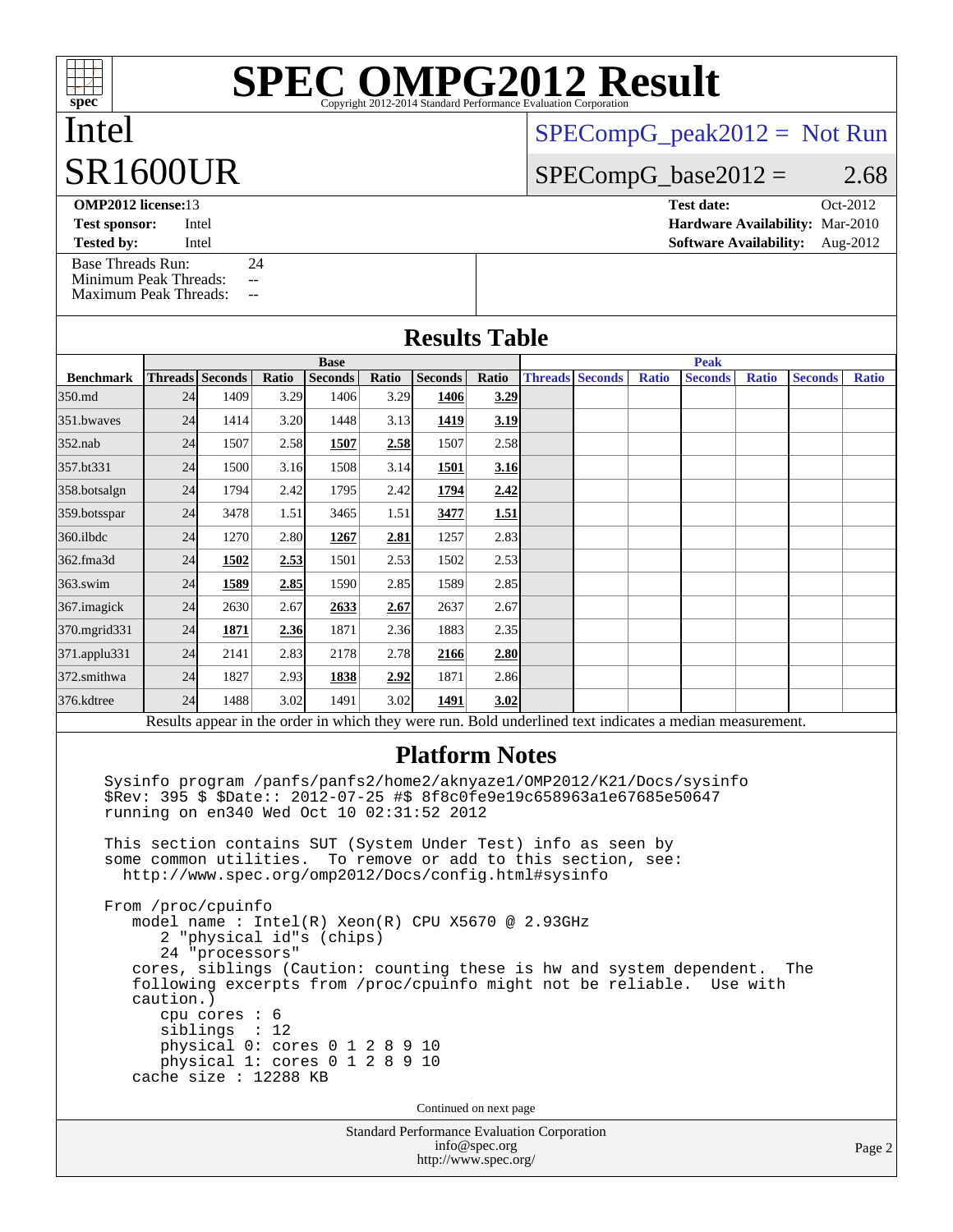

# **[SPEC OMPG2012 Result](http://www.spec.org/auto/omp2012/Docs/result-fields.html#SPECOMPG2012Result)**

 $SPECompG_peak2012 = Not Run$  $SPECompG_peak2012 = Not Run$ 

Intel SR1600UR

 $SPECompG_base2012 = 2.68$  $SPECompG_base2012 = 2.68$ 

**[OMP2012 license:](http://www.spec.org/auto/omp2012/Docs/result-fields.html#OMP2012license)**13 **[Test date:](http://www.spec.org/auto/omp2012/Docs/result-fields.html#Testdate)** Oct-2012 **[Test sponsor:](http://www.spec.org/auto/omp2012/Docs/result-fields.html#Testsponsor)** Intel **[Hardware Availability:](http://www.spec.org/auto/omp2012/Docs/result-fields.html#HardwareAvailability)** Mar-2010 **[Tested by:](http://www.spec.org/auto/omp2012/Docs/result-fields.html#Testedby)** Intel **[Software Availability:](http://www.spec.org/auto/omp2012/Docs/result-fields.html#SoftwareAvailability)** Aug-2012

#### **[Platform Notes \(Continued\)](http://www.spec.org/auto/omp2012/Docs/result-fields.html#PlatformNotes)**

From /proc/meminfo<br>MemTotal: 49498196 kB HugePages\_Total: 0<br>Hugepagesize: 2048 kB Hugepagesize:

 From /etc/\*release\* /etc/\*version\* redhat-release: Red Hat Enterprise Linux Server release 6.1 (Santiago) system-release: Red Hat Enterprise Linux Server release 6.1 (Santiago) system-release-cpe: cpe:/o:redhat:enterprise\_linux:6server:ga:server

uname -a:

 Linux en340 2.6.32-131.0.15.el6.x86\_64.crt.1 #3 SMP Fri May 20 16:57:43 PDT 2011 x86\_64 x86\_64 x86\_64 GNU/Linux

run-level 3 Oct 8 10:21

 SPEC is set to: /panfs/panfs2/home2/aknyaze1/OMP2012/K21 Filesystem Type Size Used Avail Use% Mounted on panfs://36.107.212.1/home2 11T 3.4T 76% /panfs/panfs2/home2

Cannot run dmidecode; consider saying 'chmod +s /usr/sbin/dmidecode'

(End of data from sysinfo program)

#### **[General Notes](http://www.spec.org/auto/omp2012/Docs/result-fields.html#GeneralNotes)**

```
 ========================================================================
BIOS settings notes:
  Intel Turbo Boost Technology (Turbo) : Disabled
========================================================================
General Notes and Environment variables
  export KMP_LIBRARY=turnaround
  export KMP_STACKSIZE=31M
  export KMP_BLOCKTIME=infinite
  export OMP_DYNAMIC=FALSE
========================================================================
gross:
  export KMP_AFFINITY=compact,0
```
### **[Base Compiler Invocation](http://www.spec.org/auto/omp2012/Docs/result-fields.html#BaseCompilerInvocation)**

[C benchmarks](http://www.spec.org/auto/omp2012/Docs/result-fields.html#Cbenchmarks): [icc](http://www.spec.org/omp2012/results/res2012q4/omp2012-20121011-00015.flags.html#user_CCbase_intel_icc_a87c68a857bc5ec5362391a49d3a37a6)

Continued on next page

Standard Performance Evaluation Corporation [info@spec.org](mailto:info@spec.org) <http://www.spec.org/>